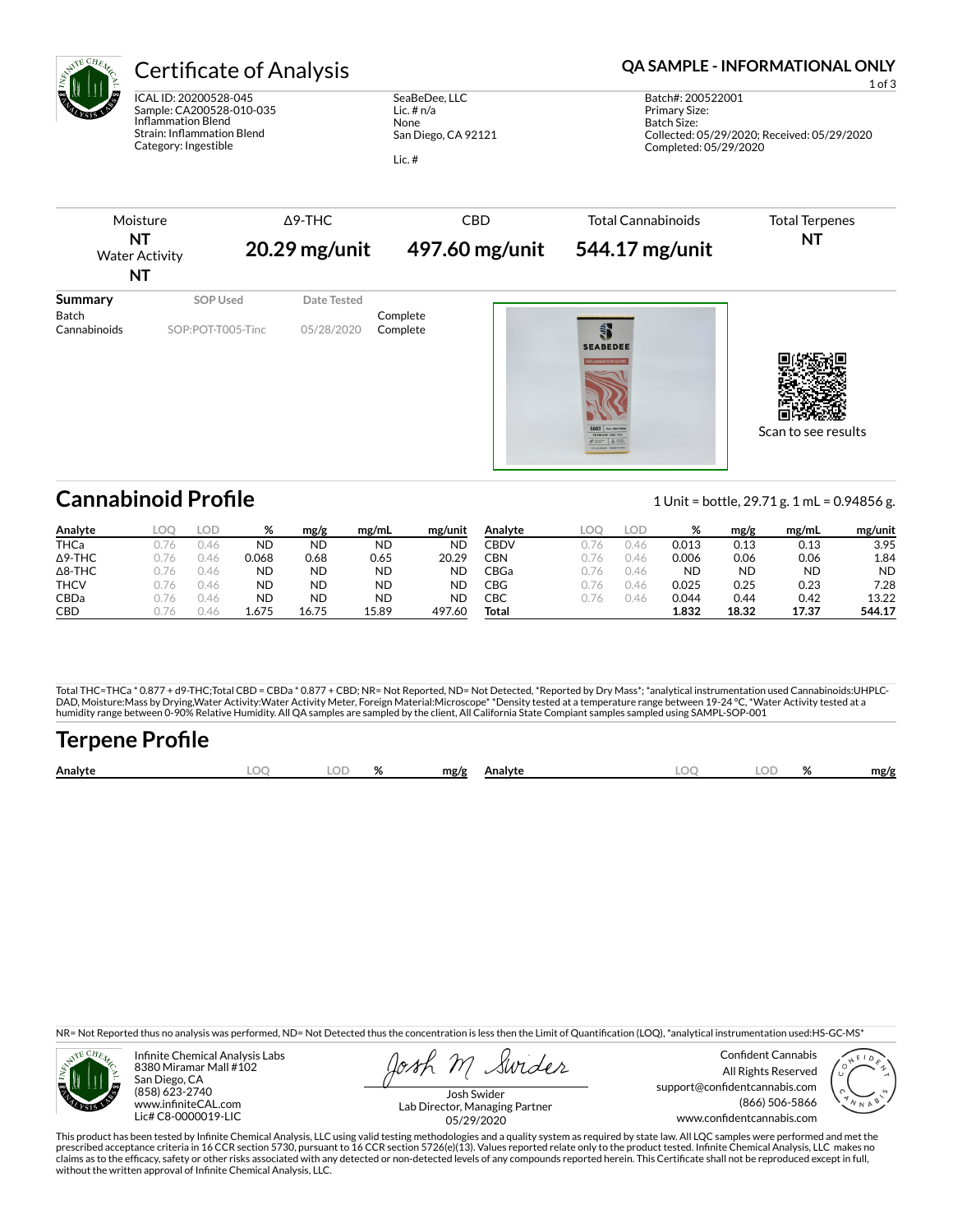ICAL ID: 20200528-045 Sample: CA200528-010-035 Inflammation Blend Strain: Inflammation Blend Category: Ingestible

SeaBeDee, LLC Lic. # n/a None San Diego, CA 92121

Lic. #

### Certificate of Analysis **Certificate of Analysis QA SAMPLE - INFORMATIONAL ONLY**

2 of 3 Batch#: 200522001 Primary Size: Batch Size: Collected: 05/29/2020; Received: 05/29/2020 Completed: 05/29/2020

#### **Residual Solvent Analysis**

| $\sim$<br>Category: | OC | LOP. | .imit | Status | Category | nn | LOF. | Limit | Status | Category $\angle$ | LOD. | -imi* | Status |
|---------------------|----|------|-------|--------|----------|----|------|-------|--------|-------------------|------|-------|--------|
|                     |    |      |       |        |          |    |      |       |        |                   |      |       |        |

NR= Not Reported thus no analysis was performed, ND= Not Detected thus the concentration is less then the Limit of Quantification (LOQ),\*analytical instrumentation used=HS-GC-MS\*

### **Heavy Metal Screening**

| $\sim$<br>$\sim$<br>) (<br>$ \sim$<br>$-$ | OD<br>◡◡ | Limit | Status |
|-------------------------------------------|----------|-------|--------|
|                                           |          |       |        |

NR= Not Reported thus no analysis was performed, ND= Not Detected thus the concentration is less then the Limit of Quantification (LOQ), \*analytical instrumentation used:ICP-MS\*

### **Microbiological Screening**

ND=Not Detected; \*analytical instrumentation used:qPCR\*



Infinite Chemical Analysis Labs 8380 Miramar Mall #102 San Diego, CA (858) 623-2740 www.infiniteCAL.com Lic# C8-0000019-LIC

Josh M Swider

Confident Cannabis All Rights Reserved support@confidentcannabis.com (866) 506-5866 www.confidentcannabis.com



Josh Swider Lab Director, Managing Partner 05/29/2020

This product has been tested by Infinite Chemical Analysis, LLC using valid testing methodologies and a quality system as required by state law. All LQC samples were performed and met the prescribed acceptance criteria in 16 CCR section 5730, pursuant to 16 CCR section 5726(e)(13). Values reported relate only to the product tested. Infinite Chemical Analysis, LLC makes no<br>claims as to the efficacy, safety o without the written approval of Infinite Chemical Analysis, LLC.